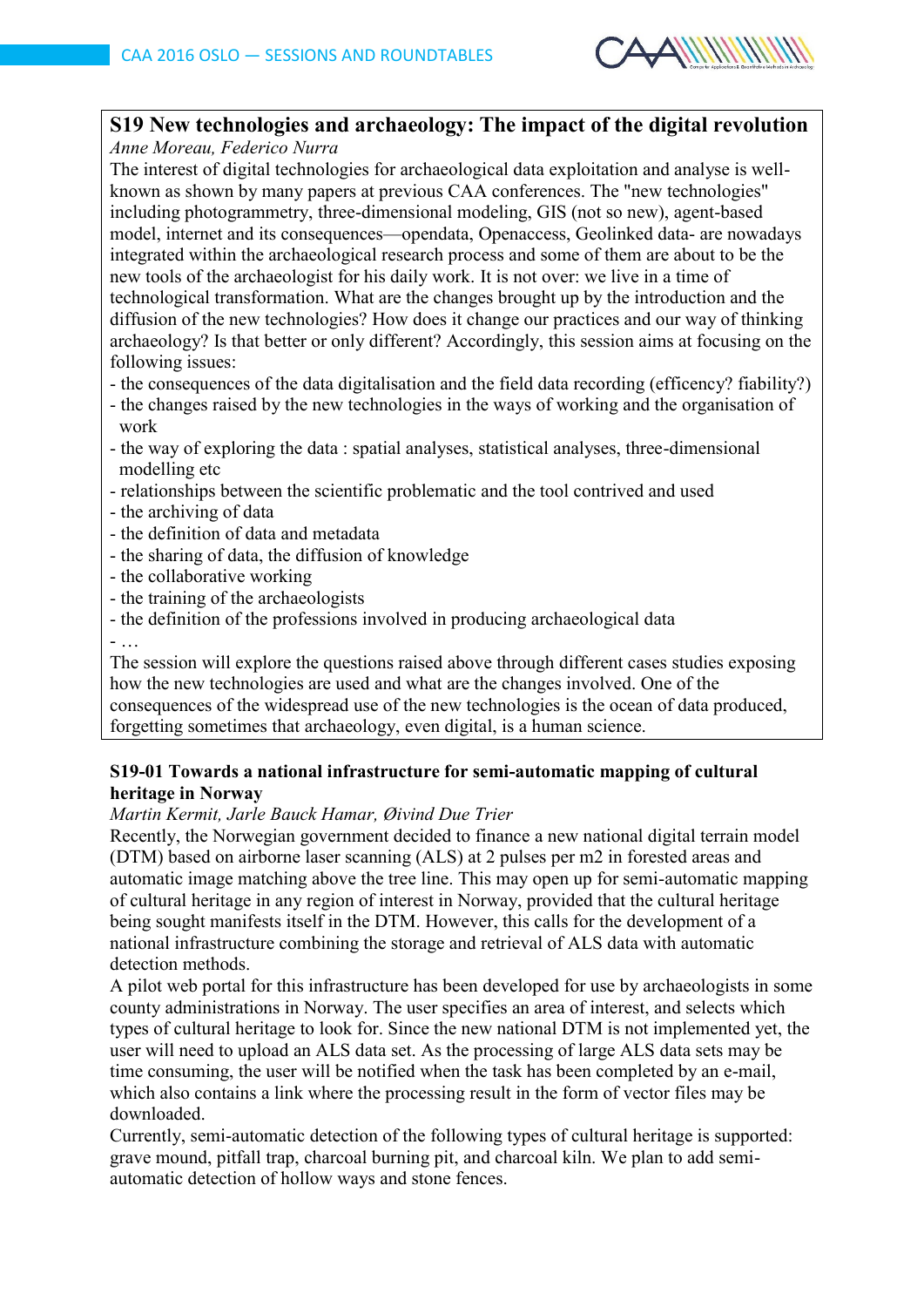

The output is one set of files for each type of cultural heritage. Within each type of cultural heritage, the detection results are grouped into six levels of confidence. The detections should be viewed and evaluated successively by an experienced archaeologist; starting with the highest confidence level.

The pilot portal is already a useful tool for archaeologists in the participating pilot counties in Norway, and demonstrates the need for a national infrastructure for processing of ALS data.

### **S19-02 Autonomous stereoscopic photosphere system for archaeological site virtualization**

*Dimitri Schreiber, Dominique Meyer, Dominique Rissolo, Falko Kuester* Over the last decade remote sensing has greatly improved in both its realism and coverage. Miniaturization and reduction in the cost of sensors, as well as game changing advances resulting from the development of new technologies have played a critical role in these improvements. This oral paper will explore an imaging technology, CaveCamX, that has been enabled as a result of these advances. CaveCamX is a small binocular two axis gimbal system used for creating high resolution 3D photospheres, combined with GPS and IMU data. This enables better coregistration internally within a single photosphere, and externally between heterogeneous datasets, including fusion with point clouds generated from Photogrammetry and Lidar. This decreases human processing time by automatically recording location and orientation of the dataset which would previously be recorded manually and therefore often left out or lost. The attitude data will hopefully enable fully automatic stitching of stereoscopic datasets without the commonly associated motion sickness by constraining the system, limiting how the software can warp the images. Its small size and low power consumption allow it to be easily taken with on field expeditions, without compromises in photo quality or excessive weight, like other systems. CaveCamX enables remote visualization of archaeological sites, allowing researchers to be virtually immersed in the captured scene without having to travel across the globe to be physically present, with high resolution (1GP sized datasets). It enables researchers to remotely view an area as if they were there (with the constraint that they are limited to a few locations in the area) with great detail, in contrast with other systems like LIDAR which provide different advantages.

#### **S19-03 Systematic literature review on automated monument detection: A remote investigation on patterns within the field of automated monument detection** *Karl Hjalte Maack Raun, Duncan Paterson*

Automated procedures are necessary to cope with the vast amounts of digitized information within the field of cultural heritage. During the last 15 years, digital landscape analysis and detection of cultural heritage monuments developed rapidly especially due to the availability of LiDAR data. With the increasing amount of information, automated procedures are suitable for monitoring and surveying known monuments, as well as detecting unknown monuments. This study measures the state of automated procedures within cultural heritage detection and management, by correlating key terms for LiDAR data with academic citations of their use. Cross- referencing this impact measure with occurrences of "automated procedures" enhances our understanding of best practices. We analyze these results, using the methods of network analysis (NA) with respect to personal, institutional, and financial ties and actors involved in automated monument detection. In addition, a Systematic Literature Review (SLR) using standardized search structures on publications related to "automated monument detection" for LiDAR data from 2000 to 2015 reveals the evolution of the field. The observable trends and patterns within the combined results of (NA) and (SLR) allow for a critical assessment of current research practices. Based on these results we conclude by formulating recommendations for future implementations.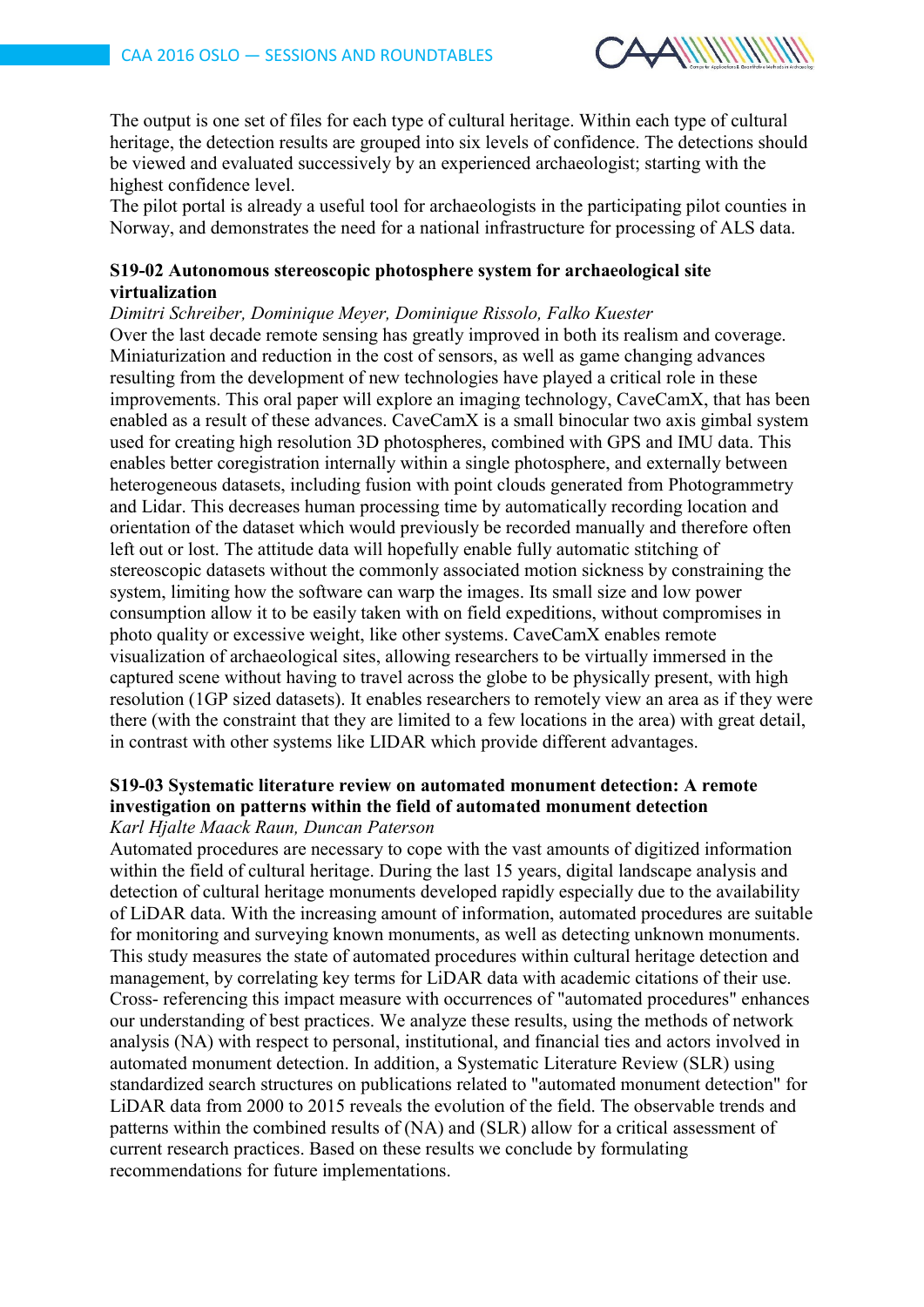

### **S19-04 Spatial analysis of Ancient Egyptian Monuments. Case study: Late Period private funerary monuments of Thebes**

### *Anja Wutte, Peter Ferschin, Georg Suter*

The term of rock-cut tombs describe a type of funerary monuments found all over Egyptian history. Their designs and building concepts show a strong coherency within their local occurrence, in a specific timeframe and even within a social status class. The chosen case study was analyzing private funerary rock-cut monuments of the Twenty-fifth and Twentysixth Egyptian dynasty, located in the Asasif, in Theben West, the modern Luxor. The major goal for this project was to obtain design principles of those rock-cut funerary architectures. The structures were digitalized and converted into a BIM (Building Information Modeling) model to be analyzed for certain architectural properties (e.g. accessibility of spaces and areas like semi-public offering places and non-public cult places, decoration positions and natural lighting). Social, local and chronological data was integrated and the models could be compared with each other on the basis of those informations. Questions like the relationship between different premises and natural lighting, the position of decoration categories or the differences of semi-public and non-public parts in ratio to their accessibility could be answered. These analytical methods offer insights into the design principals of the monuments. Additionally a Model Comparison Tool was implemented to offer interactive and visible information about the building typologies of the funerary monuments. This tool visualizes information about the buildings in combination with additional metadata (e.g. social parameters) within an abstracted spatial representation of the building. The monuments can be arranged by a set of parameters like social rank or sex of the owner, chronology of construction and land consumption. The developed tools are independent of archaeological content and type of buildings.

#### **S19-05 Optimization in the co-registration of large point clouds for archaeological visualization**

### *Dominique E Meyer, Jamie Hodgkins, Fabio Negrino, Christopher E Miller, Caley M Orr, Falko Kuester, Stefano Benazzi, Marco Peresani, Julien Riel-Salvatore, David Strait, Matthias Czechowski*

Photogrammetry has been used in Archaeological studies to gather 3D data of sites and artifacts. Improvements in imaging systems, stitching algorithms and computation power has increased point cloud sizes and densities. Open-source and commercial softwares often cannot handle very large point clouds, making it cumbersome and difficult to combine large data sets. We propose a novel workflow to optimize the merging of large point clouds and visualizing them. Sites are often reconstructed at different scales ranging from square kilometers for environments to millimeter details on the ground. Aerial Surveys can be used to create large Digital Elevation Models (DEM) and they can contribute 3D models of buildings and architecture which is not easily accessible. Handheld photogrammetry and LIDAR scanning can be used on the ground to gather high accuracy models of structures, interiors and artifacts. A case study of the Arma Vairana Cave in Liguria, Italy, is presented where nine aerial and ground point clouds were merged into a fully immersive point cloud.

### **S19-06 3D survey for archaeology: When the solution can be a problem**

#### *Angela Bosco*

The introduction of sophisticated survey techniques in archaeology has led to clear improvements in the acquisition process, making faster some operations and allowing unprecedented accuracy. But archaeology is really able to manage these oceans of data? Although the perspectives are very interesting and challenging for the research, the feeling of not having yet fully exploited the potential of this instrument is strong. Archaeology (among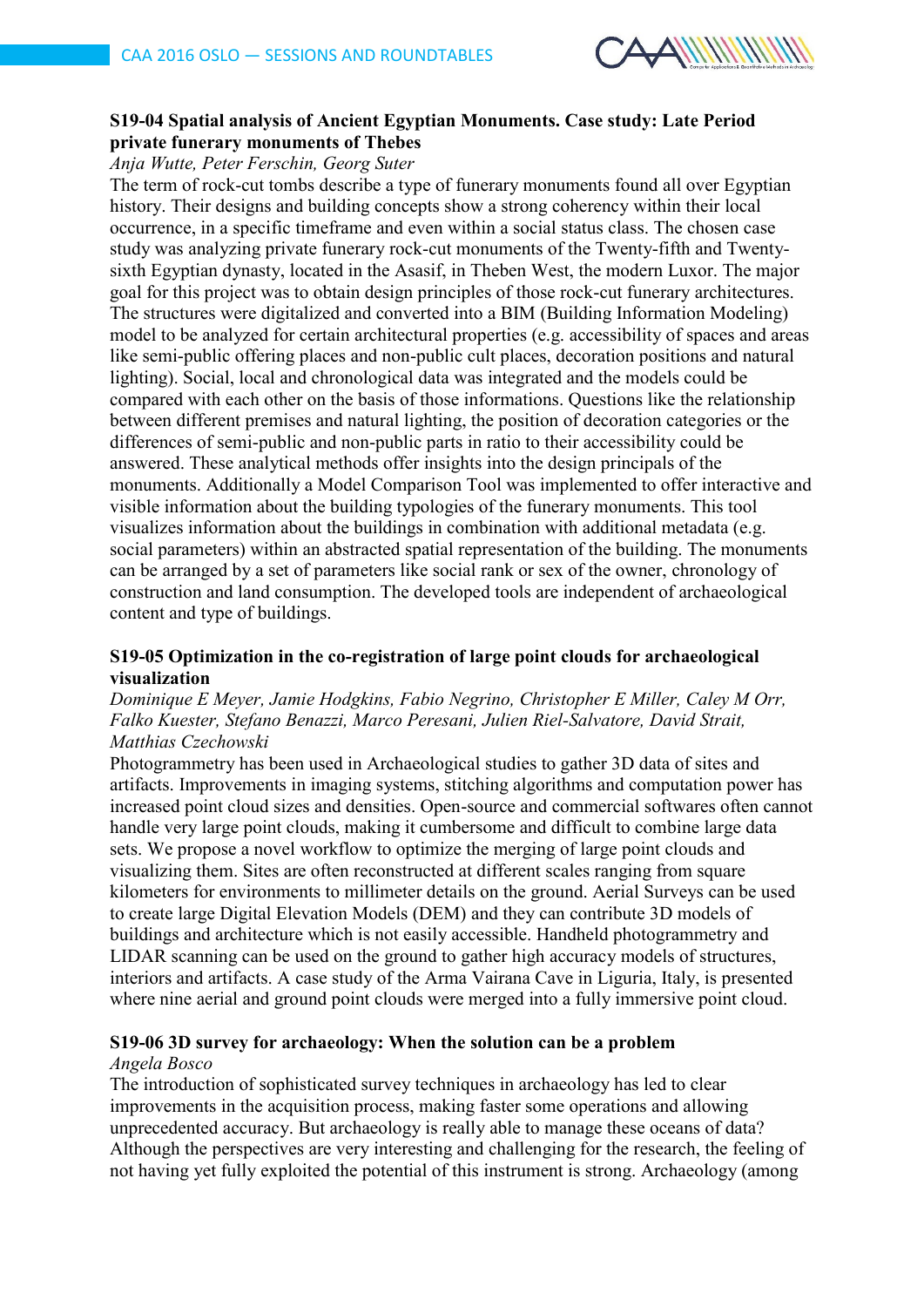

other disciplines) insists to use the 3D as a kind of "advanced" 2D, thus losing its main benefit: the volume. On the other hand, research experience in Italian archaeological sites such as Pompeii, Herculaneum and nearby areas, allowed us to meet and deal with different issues. The article aims to address the problems of acquisition, processing and subsequent restitution of the extracted data of three- dimensional survey, whether by laser scanner or uncalibrated photogrammetry, both terrestrial and aerial. Also, issues relevant to the postprocessing of the point clouds and the management of huge amounts of data are treated. Practical examples clearly show the need (i) to clarify what are the products that can be obtained from the application of each survey technique, (ii) to give information to correlate the products with the aims of the specific archaeological study, (iii) to give guidelines for the right integration of the different techniques in order to take full advantage of their potential and to allow that 3D survey will be seen not only as a container of infinite planes, sections and ortho-rectified photos, but as a real database itself, that can be queried to get 360-degree information.

# **S19-07 Interpolating 3D stratigraphic information from written excavation reports**

*Ana Predoi, Lutz Schubert, Keith Jeffery*

Early excavation reports of around 1950 already employed meticulous recording techniques, yet fail to respect a lot of aspects concerning information that would help in generating relational information about a site's organization at different times, such as recurring occupation of sites during specific seasons. The interested archaeologists either have to rely on their ability to mentally visualize the information or painstakingly map it out on paper and try to generate some layout information this way. Such information is however typically not shared further and rarely takes additional concerns such as geological constraints into consideration. In this paper we present an approach that generates a rough / indicative 3d model of the stratigraphic layout of an excavation on the basis of stratigraphic profiles (along the excavation walls) and potential planar maps (insofar as they exist). The approach can take the location of finds into consideration, given that the according data (coordinates and stratigraphic layer they were found in) is reported. We propose and discuss different approaches to align the 3d model with the profile data. Obviously, the model will fail to reproduce any irregularities that were not recorded by the excavators, but we will show how geological information can be taken into consideration to improve the regular(!) properties of the stratigraphic layout, even without further information given. The paper discusses whether such models are sufficient for archaeological discussions with a particular reference to site occupation and usage.

## **S19-08 3D photogrammetric documentation in the archaeology of the contemporary past: Preserving the World War II landscape in North-West Sardinia (Italy)**

### *Alessandro Panetta, Paola Derudas*

Since the publication of Paul Virilio's "Bunker Archäologie" in 1975, there was an increasing interest in the archaeological study of the 20th century wars, especially WWII. This research take into account a database of nearly 200 surveyed and inventored military buildings and pillboxes built in 1943 for the coastal defense of the north-western Sardinia (Province of Sassari). Our aim is objectively documenting this particular archaeological record looking at its preservation both as a material and as a cultural heritage of european history, objectively, by the study of topographical organization of these buildings, their relationship with landscape and their internal space division according to their different tasks. We need to document this fragile heritage in his 'becoming archaeological', recognizing the historical and archaeological dimension of these often considered simply 'old' concrete buildings scattered in the countryside, before they becomes 'ruins', with their slow steady consumption. For this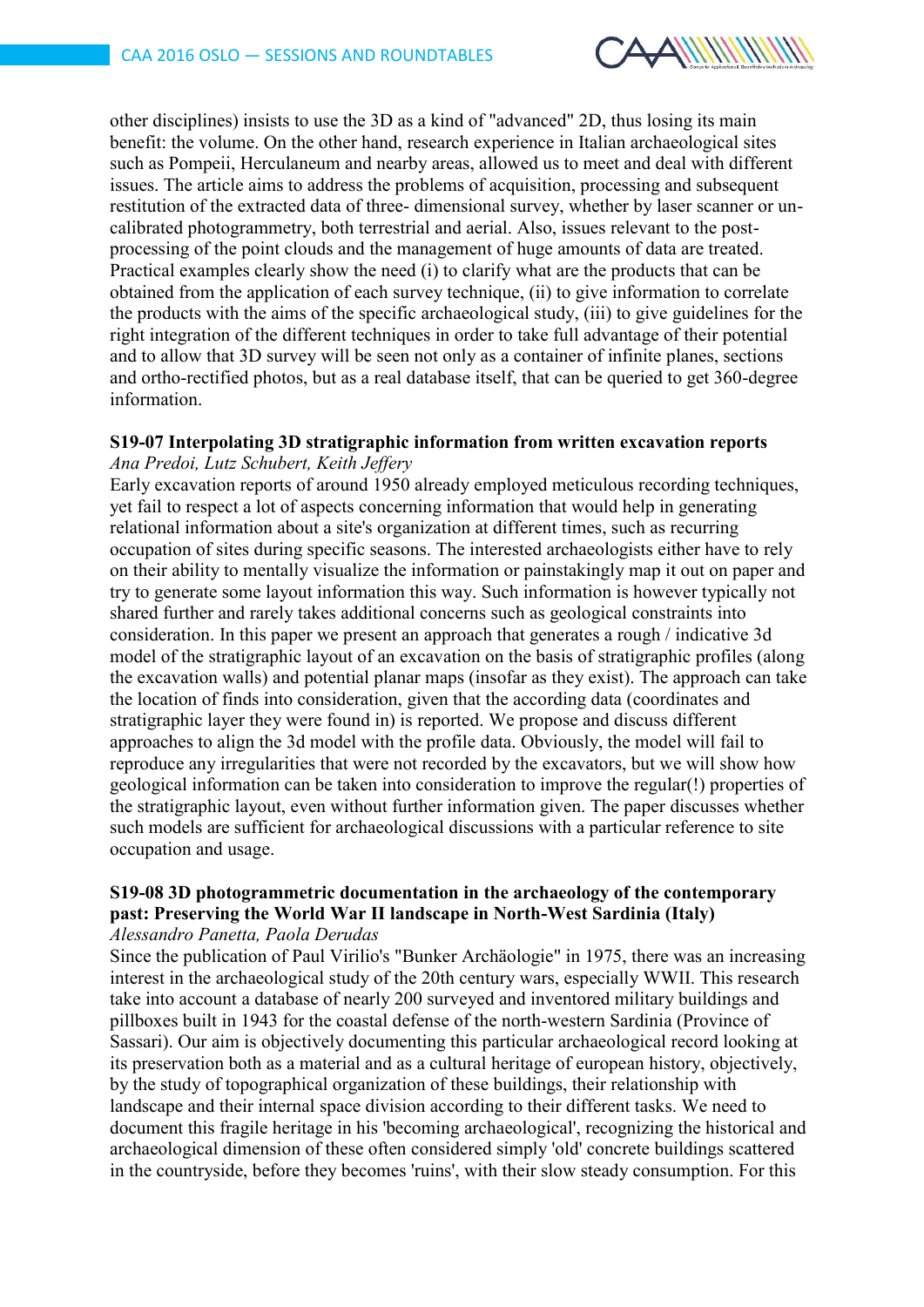

reason the target of the research is the preservation of the memory of war, by the preserving and knowledge of its physical scars like these buildings are. To do that, we propose the use of 3d documentation technique, for the development of this 'en plein air' museum, making it accessible also by remote devices, due to the often difficult access to them on the ground. The 3DHOP presenter was chose to reach the goal. It is a flexible framework that allows to manage and handle 3D contents, also big ones, in a very easy way and through a series of ready-to- use templates. It will possible to take digital tours of the buildings, both outside and inside of them and the visit will be enriched by connecting multimedia data, such as related historical information and images. Some details will be highlighted through zooming tools, useful to catch and direct visitors' interest to the main contents.

## **S19-09 Letter from the trenches: Challenges and strategies in the development of a Cancelleddigital collection management architecture**

#### *Torkel Johansen*

The paper discusses current challenges and strategies being implemented in the ongoing renewal of the national, digital collection management infrastructure in Norway. For the past decades, the archaeological museums in Norway have cooperated in the development of digital solutions for collecting and managing archaeological data. Several projects have been conducted, renewed or replaced during this period, both at a local and a national level, rendering a complex inheritance of systems, practices and data-sets. Simultaneously, the rapid development of new documentation technologies and -practices are posing significant challenges to traditional curating practices, such as the systematical collection, management, preservation and dissemination of the source material involved. Arguably, these challenges cannot be solved through technology alone, but rather through the development of persistent enterprise- and information architectures that support traditional museum objectives.

### **S19-10 A proposal for a collaborative Web Mapping for archaeological spatial data: OpenArcheoMap**

### *Federico Nurra*

This contribution would present the results of a research project developed during a PhD thesis: an open and collaborative Web Mapping platform on a global scale based on XML interchange protocols and accepted standards, in cartographical terms but also from an archaeological point of view. The last thirty years of computer applications dedicated to the detection and positioning of archeological findings have produced a multitude of information systems for the storage, systematization, publication and sharing of spatial data. In this paper, we will focus on the minimum specifications that the archaeological data should have in order to be uniform and interoperable, and above all, on the geometric and cartographic characteristics that would allow the production of a homogeneous archaeological mapping. Until this moment, the proposals for the production of archaeological cartography have been developed at local, regional, national or, with rare exceptions, continental scale. Thanks to recent advances in information technology, it is now possible to create an open platform for the implementation, storage, exchange, discussion and verification of spatial archaeological data on a global scale. We will identify the primary categories for the acquisition of archaeological data, by defining the minimum standards of compliance of the data, without, however, trivialize the data themselves, with a consequent dangerous loss of historicaltopographical information. It will be fundamental to identify the four coordinates of objects acquired and a minimum data set of attributes, plus a set of metadata, essential in order to recognize the origin of the data, their nature, their authorship, production, quality and reliability. The proposal will be therefore the development of a Web Mapping platform, open and collaborative, for positioning and representation of archaeological remains, a sort of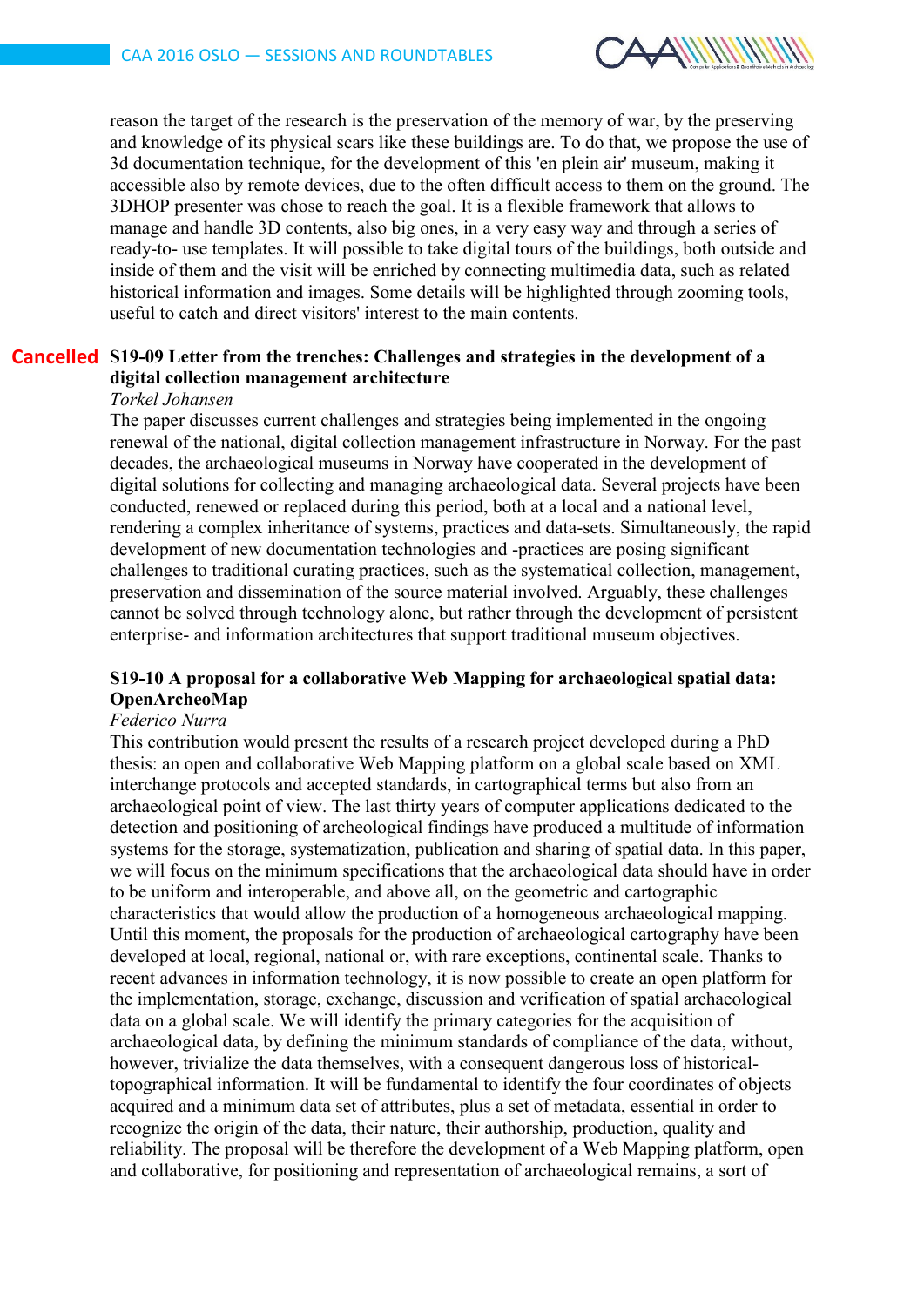

"cadaster", and an analytical and detailed knowledge base to assist, support and address each territorial study.

### **S19-11 HumanOS Project: A nomadic osteological inventory**

*Rozenn Colleter, Guillaume Roy, Thierry Gaugry, Jean-Baptiste Barreau* Three computer specialists and an anthropologist have created and developed an application called "HumanOs" to facilitate the registration of human bones from archaeological sites. This is a simple osteological data acquisition and management tool to deal with significant quantities of human skeletal remains, count and locate them.

An intuitive graphical user interface has been developed, allowing to add osteologic items in a dynamic and ergonomic way. The application is intended to be free, open source, nomadic, intuitive and suitable for any device support with an online version that operates on Google Chrome, Firefox, Internet Explorer and Safari. An offline version, that can run on any local web development environment, is also downloadable to work when the archaeological site has no network connection available. The Université Paul Sabatier - Toulouse III will host the source code.

Regarding the use and after filling out the name of the archaeological site, the number of burial and skeleton (if several are available), the operator can easily record the presence and state of conservation of each bone with a specific color code (green : preserved to over 50%, orange : less than 50%, red : undetermined or white : missing). The user can move or zoom on the skeleton to reaveal underlying bones (cervical vertebrae under the skull and thoracic vertebrae under the sternum and the manubrium) with a mouse or with fingertips on tactile supports. The name of each bone appears as a banner on the support to confirm identification in order to help the operator, for example in the case of carpus bones. This application also allows to itemise the number of the skeleton conditioning bin and a commentary. All these information allow to rapidly process the material at the time of the study or delivery of collections to the State. The preservation schemas can be exported as vector image SVG files that can be used by all CAD softwares.

### **S19-12 Using GIS to study ancient landscapes. The case study of the Pisa centuriation (Italy)**

### *Arianna Commodari*

The utilisation of GIS and spatial analyses help answer the phenomenon of an ancient agrarian system's transmission from Roman period to ours days in the plain of Pisa. The paper, in the first section, describes the methodological approach used to collect, to manage and to explore the data base consisting of cartography, archaeological, geological and hydrological data, in a GIS system. The study of the form and structure of the agrarian landscape carried out on various documents (aerial photographs, modern and ancient cadastres, satellite images), and the analyses of hydrological and environmental characteristics realised whit the utilisation of GIS permitted understand the conditions and the process of transmission of the centuriation (ancient agrarian system) over the centuries. In the second part are showed the spatial analyses (DTM and interpolation analyses) which bring new elements to the reconstruction of the ancient landscape. The last section focuses on the statistical analyses realized on the agrarian and urban parcels inside the centuries, to solve historical and morphological problems. In conclusion, the "new technologies" apply to the archaeological research permit to collect and manage different informations, to propose new interpretation and are fundamental tools for an interdisciplinary approach on the study of the ancient landscape.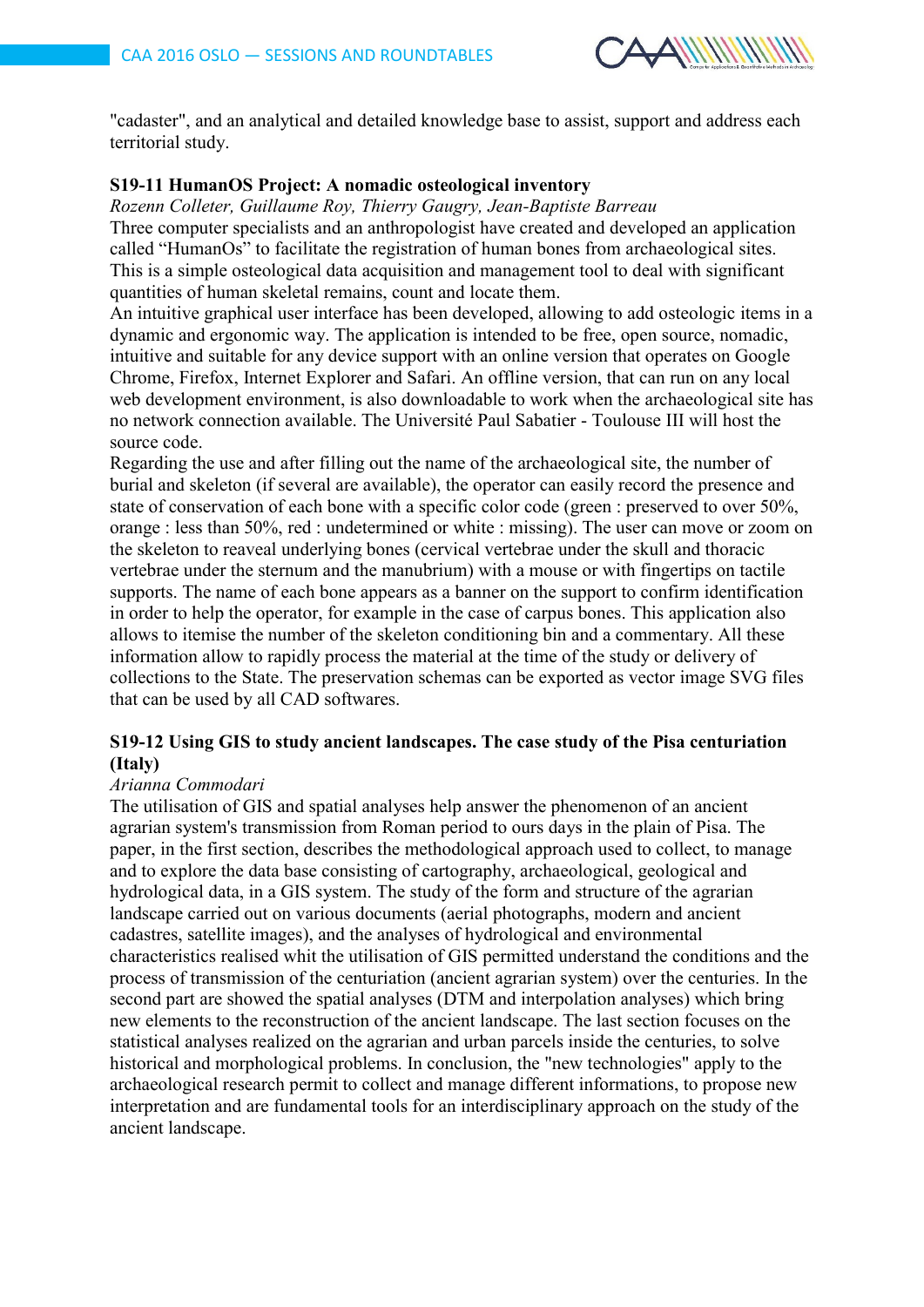

### **S19-13 Discerning and explaining shape variations in Later Stone Age tanged arrowheads, South Africa**

### *Ilan Ryan Smeyatsky, Karim Sadr, Patrick Randolph-Quinney*

Over the past decade a new method of statistical shape analysis, geometric morphometrics, has been applied to the study of artefact shapes. Later Stone Age (LSA) tanged stone arrowheads have been analysed with geometric morphometrics and reveal spatially coherent variations in their shape. These spatial variations may indicate stylistic or other kinds of boundaries between different elements of prehistoric San populations, and understanding them can shed light on the social and economic organization of southern African huntergatherers during the later Holocene.

#### **S19-14 Structuring data from documentary study and archives for spatial studies. Examples from funerary archeology**

#### *Jean-Philippe Chimier, Matthieu Gaultier, Isabelle Pichon*

Several archaeological studies have recently been conducted in the region of Tours (Val-de-Loire, France) on village cemeteries. They consist in assessments carried out through small excavations, mechanical test pits and construction monitoring. The field projects are associated with a study of archives (written and cartographic sources) and a documentary study (old excavations and discoveries, documents, local knowledge)

The usual documentary study aims at guiding the implementation of the excavation. The latter then provides most of the information. In certain cases, such as ours, the old documentation allows to understand the remains which result from limited observations.

The spatial study of these sites occupied in the long term requires the management of the archaeological documentation in a database or directly through the GIS software. This is also the case of the information given by archives and documentary studies that needs to be structured beforehand.

Nevertheless the structuring of the data is not an obvious fact. It only proves useful when georeferencing the information. The old documentary or archive studies performed without SIG locate the information in the form of a map while the current studies tend to spatial analysis.

This new approach requires the establishment of a catalog of datas aimed at their ranking according to their attributes, intended for analyse. The preliminary definition of attribute information is based on questions derived from a problem that must be mastered beforehand. Village funeral groups of the diocese of Tours are particularly well documented by the textual and archaeological sources and have been sufficiently studied for the last twenty years to introduce changes in the structuring of the data from archives and documentary studies toward the systematic use of GIS, particularly in preventive archaeology.

## POSTER ∙∙∙∙∙∙∙∙∙∙∙∙∙∙∙∙∙∙∙∙∙∙∙∙∙∙∙∙∙∙∙∙∙∙∙∙∙∙∙∙∙∙∙∙∙∙∙∙∙∙∙∙∙∙∙∙∙∙∙∙∙∙∙∙∙∙∙∙∙∙∙∙∙∙∙∙∙∙∙∙∙∙∙∙∙∙∙∙∙∙∙∙∙∙∙∙∙∙∙∙∙∙∙∙∙∙∙∙∙∙∙∙∙∙∙∙∙∙∙∙∙∙∙∙∙∙∙∙∙∙∙∙∙∙∙∙∙

### **S19-P1 From the field to the showroom: The Augmented─Reality Kilns ExhibitiOn (ARKEO)**

#### *Alexis Gorgues, Florent Comte, Sonia Syllac*

In 2015, the four years old LABEX Bordeaux Archaeological Sciences (LaScArBx) inaugurated an exhibition summing up its first and main results; among these, the results of the investigation project "The pottery in the Ancient Mediterranean: the Iberian Case". One of the main action of this program consisted on the excavation of the 3rd-1st cent BC Mas de Moreno (Teruel, Spain) potters' workshop. During this excavation, and since 2012, a 3D scanner was used for recording excavated structures (mainly kilns) as well as some artefacts (pots, loom weights, tools $\hat{O}C^a$ ), in order to optimize the quality of the archaeological data.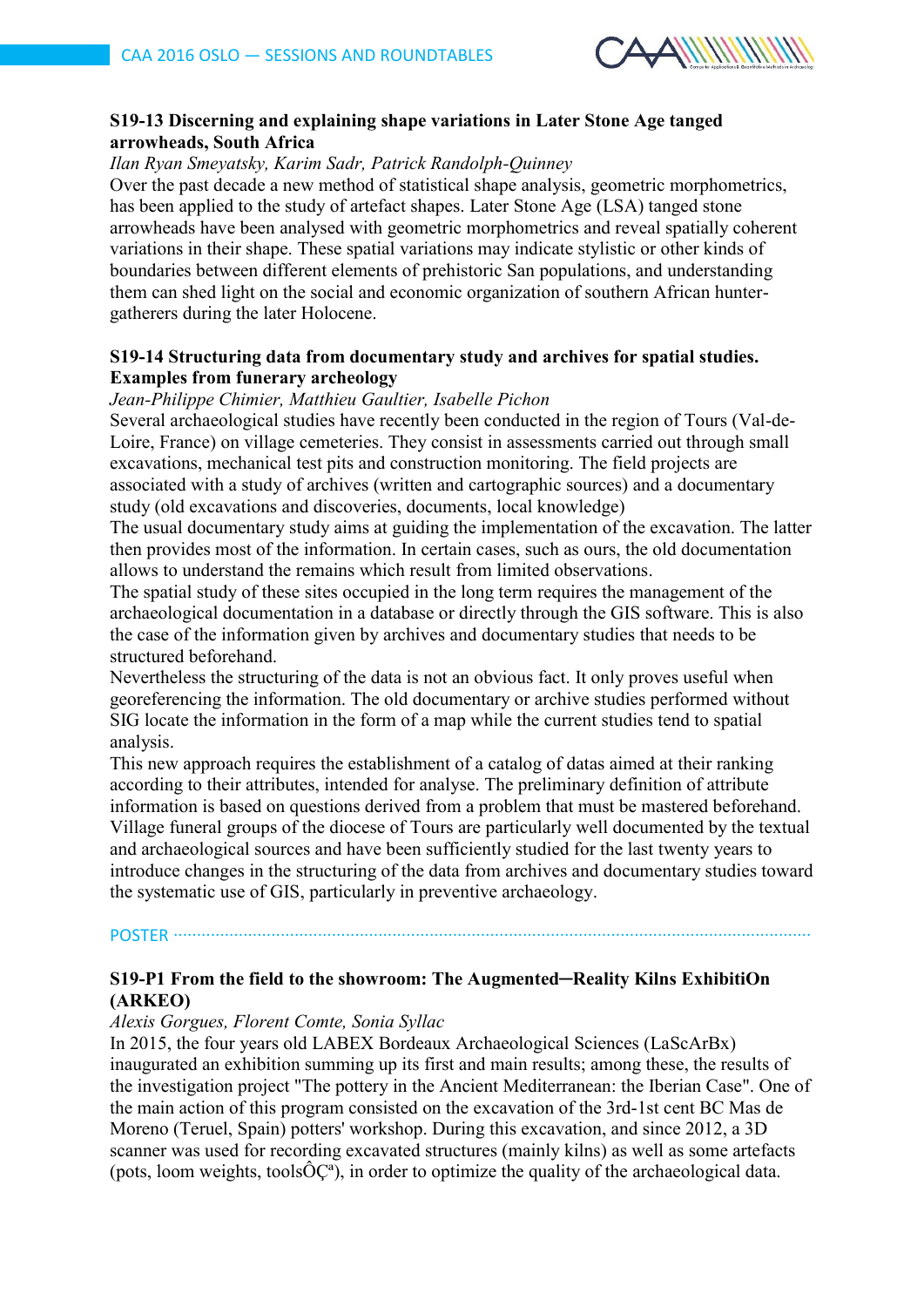

These data have been first used for scientific purposes (as support for virtual experiments), then for communicating scientific results in an academic context, and, least but not last, as a medium for augmenting an exhibition aimed at a wide audience, on the specific context of the exhibition we previously referred to. In this poster, we would like to present the process we used, from the field recording to the elaboration of easy-to-use 3D models. The presentation will be subdivided into 3 different parts. Part 1 will document the field recording with an Artec EVA scanner. Part 2 will analyze the data processing phase, and present the first experiments of field-data-based infography, aimed at a scientific public. Part 3 will consider how we "reconverted" these documents in interactive, augmented reality models within the exhibition. These models, imported as assets in Unity 3D, were accessible through tablets, thanks to the Vuforia Platform, and allowed the integration in a panel-based exhibition of "virtual objects" (a kiln, a potter's stamp, a pot, a tool), that could be manipulated and closely examined by the visitors, thus enhancing their experience.

#### **S19-P2 Roman archaeology and GIS visibility studies**

#### *Mar Zamora Merchán*

Since the introduction of Geographic Information Systems (GIS) in archaeology, the study of visibility from (and around) a particular viewpoint has been one of the most popular GIS applications. This poster deals with the study of visibility through GIS in Roman archaeology. The poster will show a numerical (and graphical) review of GIS visibility applications in roman archaeology (viewshed, Line of sight (LOS) and related tools). The main aims pursued are as follows: - identifying preferred application contexts; - to assess the impact of this kind of GIS tools in the research of the Roman period.

Papers published on the past CAA proceedings will have a particular treatment. The poster is intended for researchers interested on viewshed and related tools, specially for those working on Roman archaeology, and also for students involved with GIS learning (since an array of different GIS applications related to visibility studies will be mentioned).

### **S19-P3 Digital strategies and workflow. Case studies from large scale excavations in CancelledCentral Norway**

#### *Raymond Sauvage, Magnar Mojaren Gran*

Ever since the typewriter gave way to the PC, there has been a rapid increase in new digital ways to produce, record and process archaeological data. We now seem to have reached the point where the analogue way of doing things has become a major speed bump in the workflow of archaeological excavations. One example is digitalization of analogue data, which makes for double work hours and illustrates the need for a total digital strategy and workflow, for on site as well as off site work.

To develop new strategies and better workflows for digital documentation, we need to recognize not only the potential for use of new technology, but also it's limitations. We need to consider the level of quality we wish to achieve as the end result of our excavations  $\hat{O}C\hat{o}$ not only the efficiency compared to already established methods.

### **S19-P4 Why 3D printing technique is the useful tool for artifact conservation**

#### *Wuyang Shui*

Artifact was one of most important and valuable resource of cultural heritage. Only a limited number of artifacts were exhibition in other museums considering safety and precious, therefore it was a good solution to provide replicates for publics visit. Many of artifacts were still broken and needed artifact conservators restoration, therefore the new techniques should be considered to improvement the restoration speed and reduce prevented further damages. Hence, artifact conservators faced two tasks: how to easily and accurately to replicate artifacts